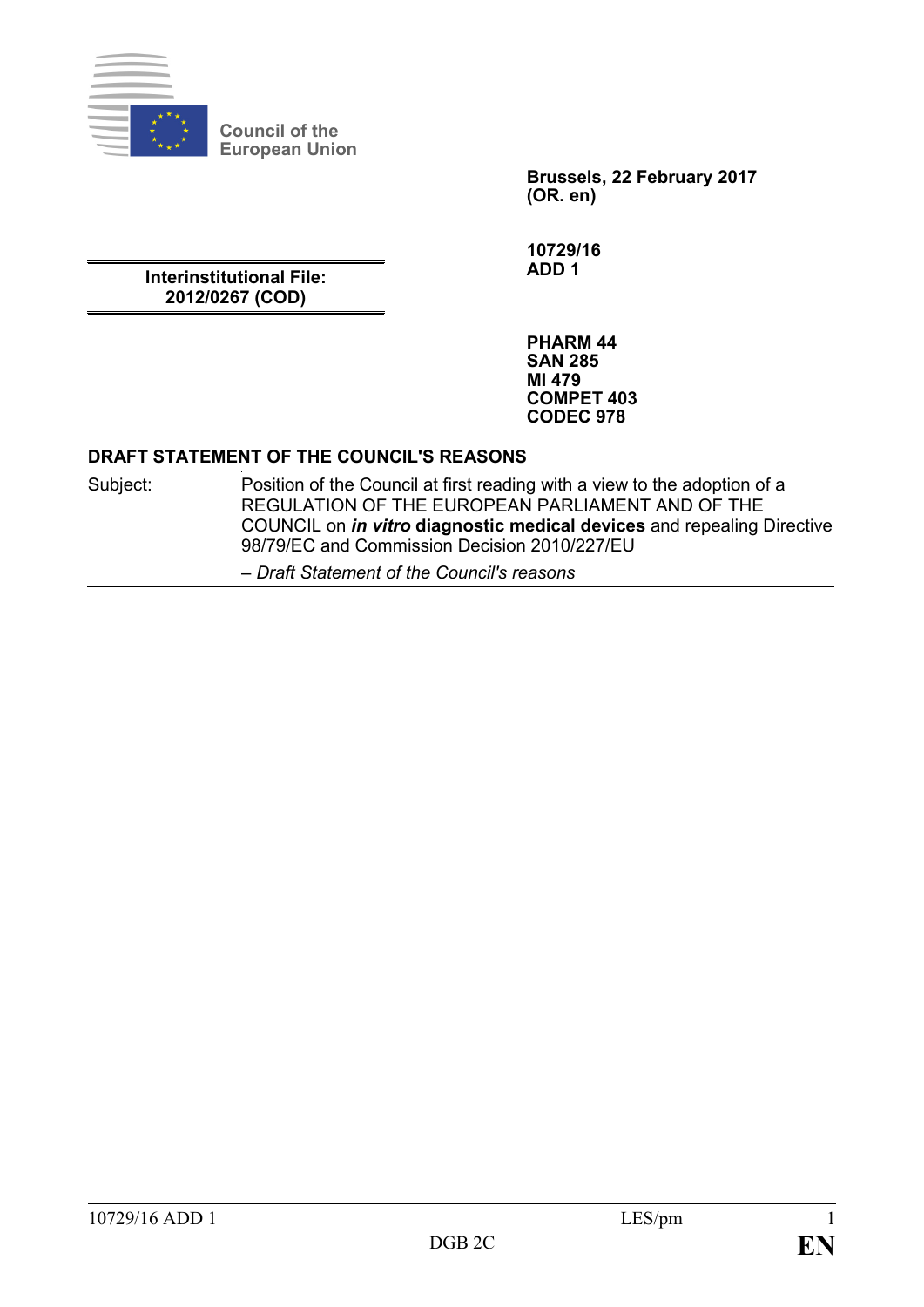## **I. INTRODUCTION**

- 1. The Commission adopted its proposal for a new Regulation replacing the current Directive 98/79/EC**[1](#page-1-0)** on *in vitro* diagnostic medical devices on 26 September 2012 together with a proposal for a new Regulation replacing the current Directives 90/385/EEC**[2](#page-1-1)** and 93/42/EEC**[3](#page-1-2)** on medical devices and submitted them to the Council and to the European Parliament. These two proposals are closely interlinked, to a large extent contain the same provisions and have throughout the Council's examination and the negotiations with the other Institutions been treated together.
- 2. The legal basis for the two proposals is Article 114 and point c) of Article 168(4) of the Treaty on the Functioning of the European Union. The ordinary legislative procedure is applicable.
- 3. In accordance with Protocol No 2 annexed to the Treaties, the Member States' national parliaments were consulted on the compliance of the proposed provisions with the principle of subsidiarity. None of the national parliaments objected to the proposals<sup>[4](#page-1-3)</sup>.
- 4. The European Data Protection Supervisor was consulted by the Commission and issued an opinion on 8 February 2013**[5](#page-1-4)** .
- 5. Invited by the Council, the European Economic and Social Committee issued its opinion on the Proposals on 14 February 2013**[6](#page-1-5)** . The Committee of the Regions decided not to deliver any opinion given the low impact of the measures proposed on the local or regional authorities.

<span id="page-1-0"></span><sup>&</sup>lt;sup>1</sup> OJ L 331, 7.12.1998, p. 1.<br><sup>2</sup> OJ L 190, 20.7.1999, p. 1.7

<span id="page-1-1"></span><sup>&</sup>lt;sup>2</sup> OJ L 189, 20.7.1990, p. 17.

<span id="page-1-2"></span><sup>&</sup>lt;sup>3</sup> OJ L 169, 12.7.1993, p. 1.

<span id="page-1-3"></span> $\frac{4}{5}$  http://www.ipex.eu/

<span id="page-1-4"></span> $\frac{5}{6}$  5590/13.

<span id="page-1-5"></span>**<sup>6</sup>** Opinion available in document INT/665-666-667 - CES2185-2012\_00\_00\_TRA\_AC - 2012/0266 (COD) and 2012/0267 (COD) of 14 February 2013.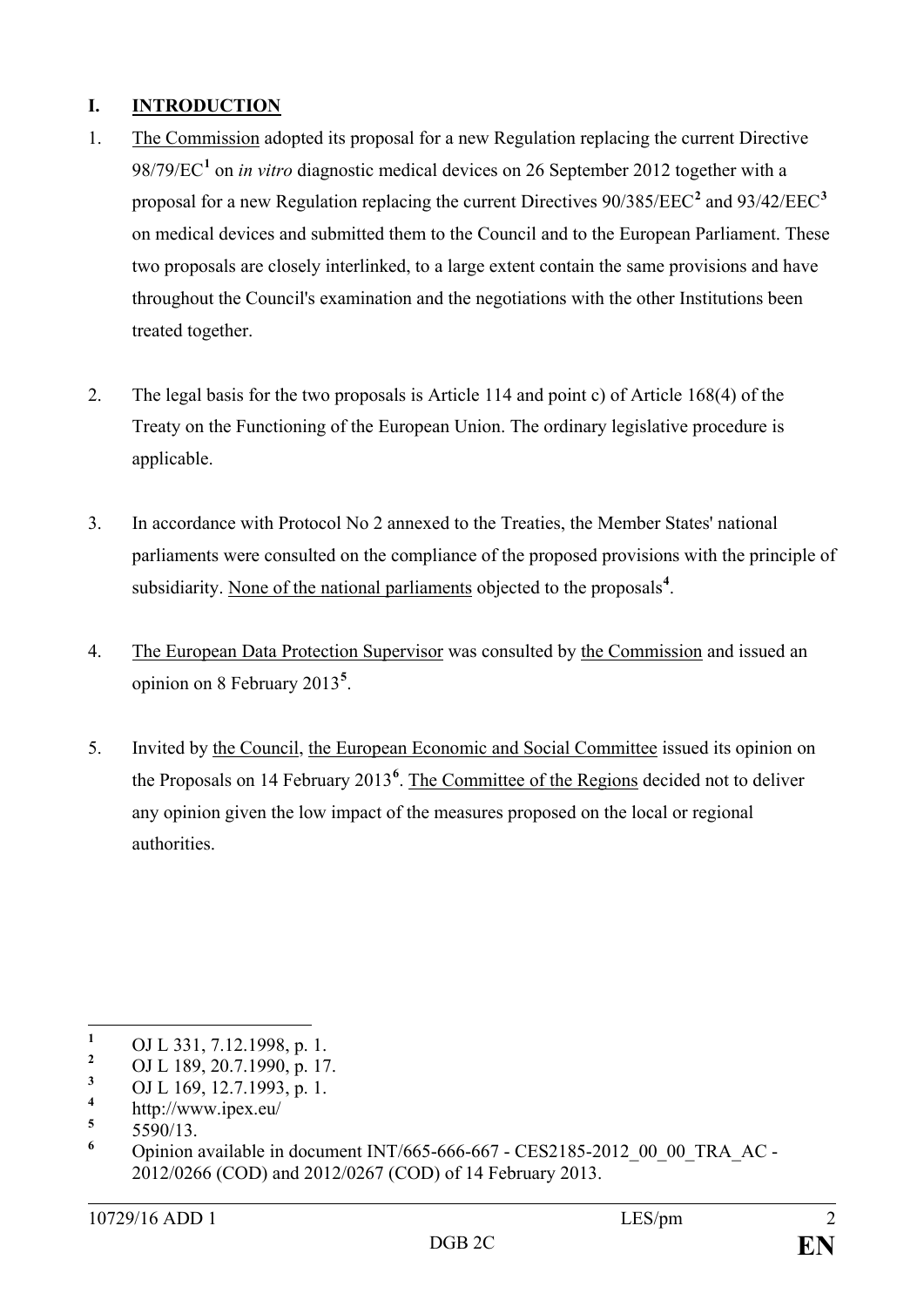- 6. On 2 April 2014, the European Parliament adopted its legislative resolutions**[7](#page-2-0)** on the two proposals and thus concluded its first reading. Following the elections, the Committee on the Environment, Public Health and Food Security of the European Parliament ("the ENVI Committee") on 5 November 2014 mandated the Rapporteurs to enter into negotiations with the Council in order to reach an agreement on these proposals.
- 7. On 5 October 2015, the Council reached General Approaches on the draft Regulation on *in vitro* diagnostic medical devices**[8](#page-2-1)** and on the draft Regulation on medical devices**[9](#page-2-2)** .
- 8. In October 2015, negotiations with the European Parliament were started. At the tenth informal trilogue held on 25 May 2016 the Council representatives and the representatives of the European Parliament reached an agreement on compromise texts for both Regulations.
- 9. On 15 June 2016, the Permanent Representatives Committee held a final discussion on the two proposals and agreed on a compromise text for the draft Regulation on *in vitro* diagnostic medical devices<sup>[10](#page-2-3)</sup> and on a compromise text for the draft Regulation on medical devices<sup>[11](#page-2-4)</sup>. As these compromise texts had been adjusted compared to the texts resulting from the final informal trilogue on some points**[12](#page-2-5)** important to the Commission, the Commission representative could also fully support them.
- 10. On the same day those texts were supported by all members in a vote in the ENVI Committee.

<span id="page-2-0"></span><sup>&</sup>lt;sup>7</sup> The EP adopted its amendments to the two proposals already at the Plenary on 22 October 2013. They are set out in documents 14936/13 and 14937/13.

<span id="page-2-1"></span> $\frac{8}{9}$  12042/15 + ADD 1.

<span id="page-2-2"></span><sup>&</sup>lt;sup>9</sup> 12040/1/15 REV 1 + ADD 1.

<span id="page-2-3"></span>**<sup>10</sup>** 9365/3/16 REV 3. (In this text changes to the Commission proposal are indicated. A "clean" text is available in all languages in document 10618/16.)

<span id="page-2-4"></span><sup>11 9364/3/16</sup> REV 3. (In this text changes to the Commission proposal are indicated. A "clean" text is available in all languages in document 10617/16.)

<span id="page-2-5"></span>**<sup>12</sup>** 10035/16.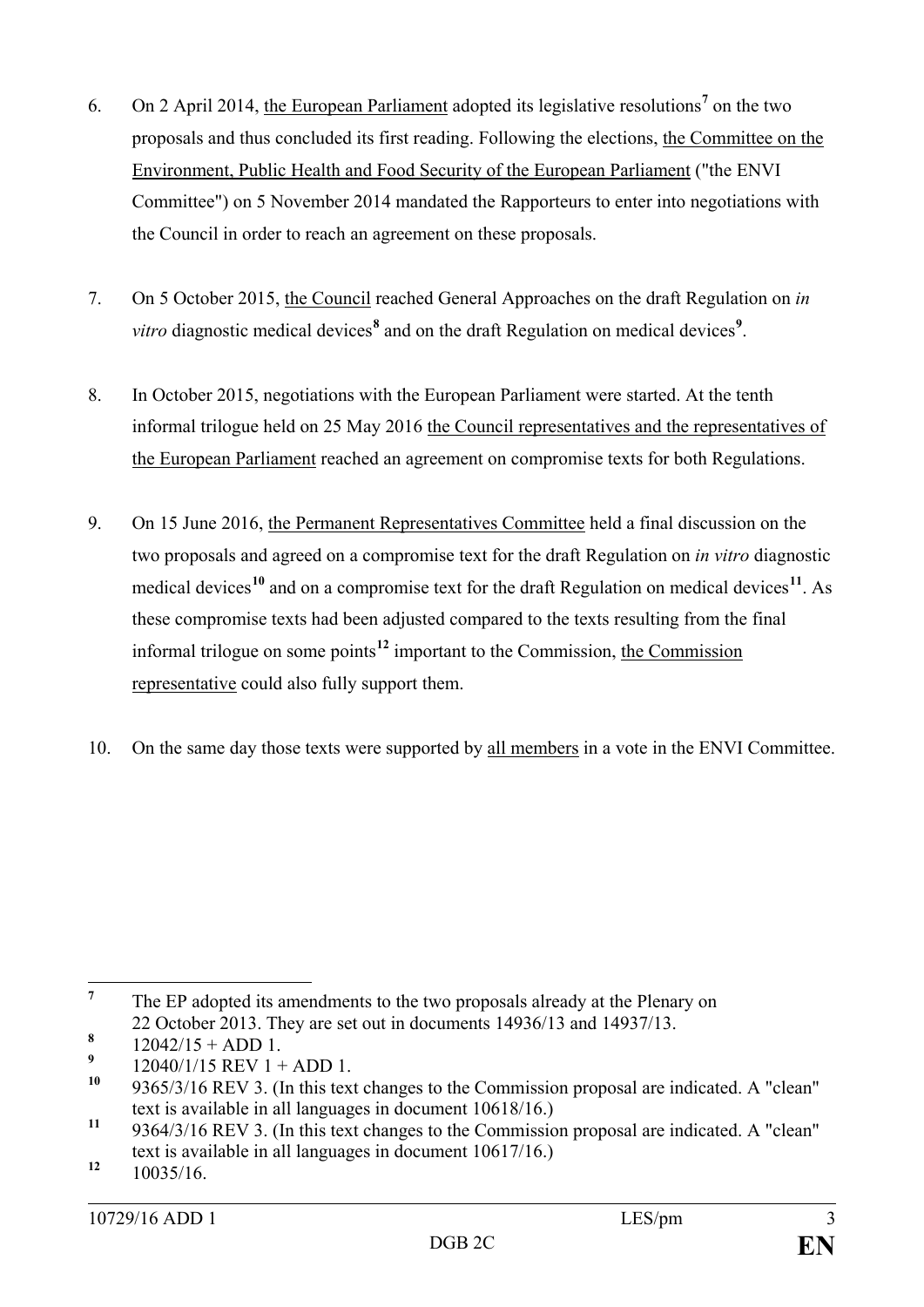- 11. On 20 September 2016, the Council reached political agreement on the two compromise texts**[13](#page-3-0)**.
- 12. After the political agreement, it became apparent that the transitional provisions, in particular, could have led to uncertainty as regards their interpretation and thus possibly to unforeseen consequences for industry, patients and regulators. At the initiative of several Member States, and in line with suggestions from some Members of the European Parliament, it was therefore decided to clarify the intention of the political agreement in this regard. The resulting technical clarifications to the two compromise texts were informally agreed by all Member States and the European Parliament and were inserted in the texts during the legal-linguistic finalisation. The technical clarifications to the draft Regulation on *in vitro* diagnostic medical devices are set out in:
	- the second and third sentences in Recital (98);
	- Recital  $(99)$ ;
	- Article  $48^{14}$  $48^{14}$  $48^{14}$
	- Article 110(3);
	- the first and second paragraphs of Article  $112$ ;
	- the last paragraph of point (f) of Article 113(3);

and in

- point (h) of Article  $113(3)$ .
- 13. Taking into account the agreed compromise texts referred to in Points 9 and 10 and following legal-linguistic revision, the Council adopted its position on the draft Regulation on *in vitro* diagnostic medical devices at first reading on 7 March 2017, in accordance with the ordinary legislative procedure laid down in Article 294 of the Treaty on the Functioning of the European Union.

<span id="page-3-0"></span>**<sup>13</sup>** 11662/16 PHARM 50 SAN 308 MI 531 COMPET 449 CODEC 1152 + COR 1 and 11663/16 PHARM 51 SAN 309 MI 532 COMPET 450 CODEC 1153

<span id="page-3-1"></span>**<sup>14</sup>** Specification of the difference in sampling between class C devices (paragraph 7) and class B devices (paragraph 9).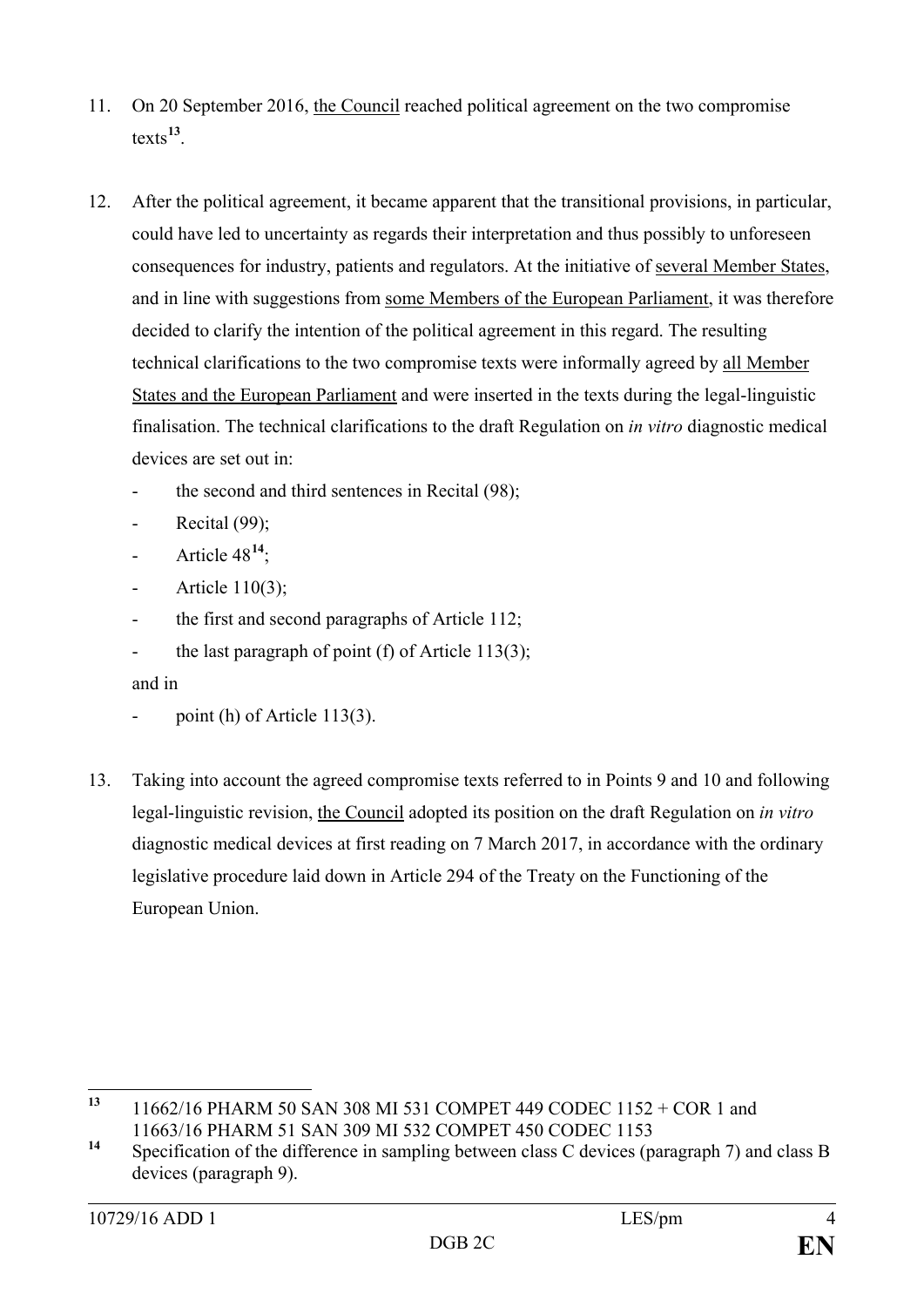#### **II. OBJECTIVE**

14. The new Regulations aim at modernising the existing legislative framework for the marketing of medical devices and to overcome legal gaps, thereby supporting innovation and the competitiveness of the medical device industry. They should further strengthen patient safety, notably through the introduction of more stringent procedures for conformity assessment and for post market surveillance and through requirements on manufacturers to generate clinical data providing evidence on safety, performance and any undesirable side-effects. They should also allow rapid and cost-efficient market access for innovative medical devices.

### **III. ANALYSIS OF THE COUNCIL'S POSITION AT FIRST READING**

- 15. The Council considers that Directives 90/385/EEC, 93/42/EEC and 98/79/EC are no longer sufficient to regulate the medical device sector. It is desirable to maintain a joint Union legislative framework for medical devices and *in vitro* diagnostic medical devices and the two Regulations on medical devices and on *in vitro* diagnostic medical devices should therefore only differ where differences are justified by the nature of these two categories of devices and their intended purposes.
- 16. The Council has in the preparation of its positions at first reading, as one of its priorities, concentrated on strengthening the rules regarding notified bodies in order to ascertain that notified bodies are designated and operate under harmonised conditions throughout the Union. The new Regulations not only strengthen the monitoring of notified bodies by Member State authorities but also strengthen the competences of notified bodies *vis-à-vis* economic operators.
- 17. The provisions regarding registration of devices and economic operators, in particular those governing the Unique Device Identification system have been complemented and clarified. They should lead to the establishment of a more functional system related to identification and traceability of devices, while maintaining alignment with international principles and practices in this field.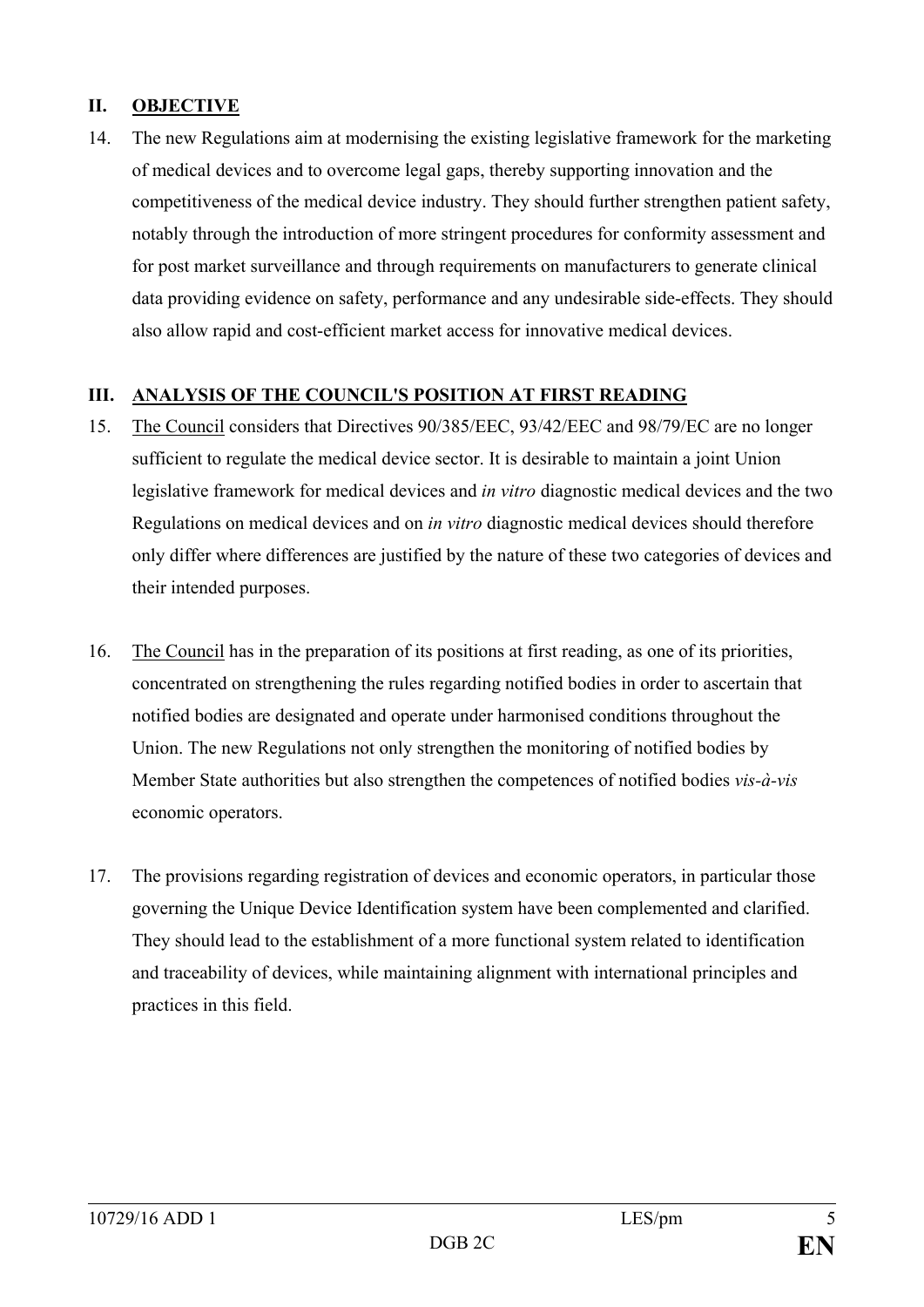- 18. The classification system for medical devices, and, even further, the classification system for *in vitro* diagnostic medical devices have been adapted to correspond to the rapid increase in scientific, medical and technical knowledge and to the resulting development of more and more advanced devices.
- 19. The provisions on conformity assessment have been clarified but continue to be based on the existing well-established system. Thereby, the provisions on assessment of high-risk devices have been considerably strengthened with a view to patient safety.
- 20. The requirements on collection of data in clinical investigations on medical devices and performance studies on *in vitro* diagnostic medical devices have been considerably strengthened and aligned to those applicable for clinical trials on medicinal products for human use.
- 21. The provisions on vigilance and market surveillance have been strengthened and new requirements on economic operators regarding post-market surveillance, notably clinical follow-up, introduced.

# **IV. CONCLUSION**

- 22. The Council's position at first reading reflects the compromise agreed between the Council and the European Parliament, with the support of the Commission.
- 23. In two letters dated 16 June 2016, the Chair of the ENVI Committee informed the Chair of the Permanent Representatives Committee (Part 1) that should the Council formally transmit to the European Parliament the two compromise texts thus agreed, subject to legal-linguistic finalisation, as its positions at first reading, he would, together with the two Rapporteurs, recommend to the Plenary that the Council's positions be accepted without amendments at Parliament's second reading.